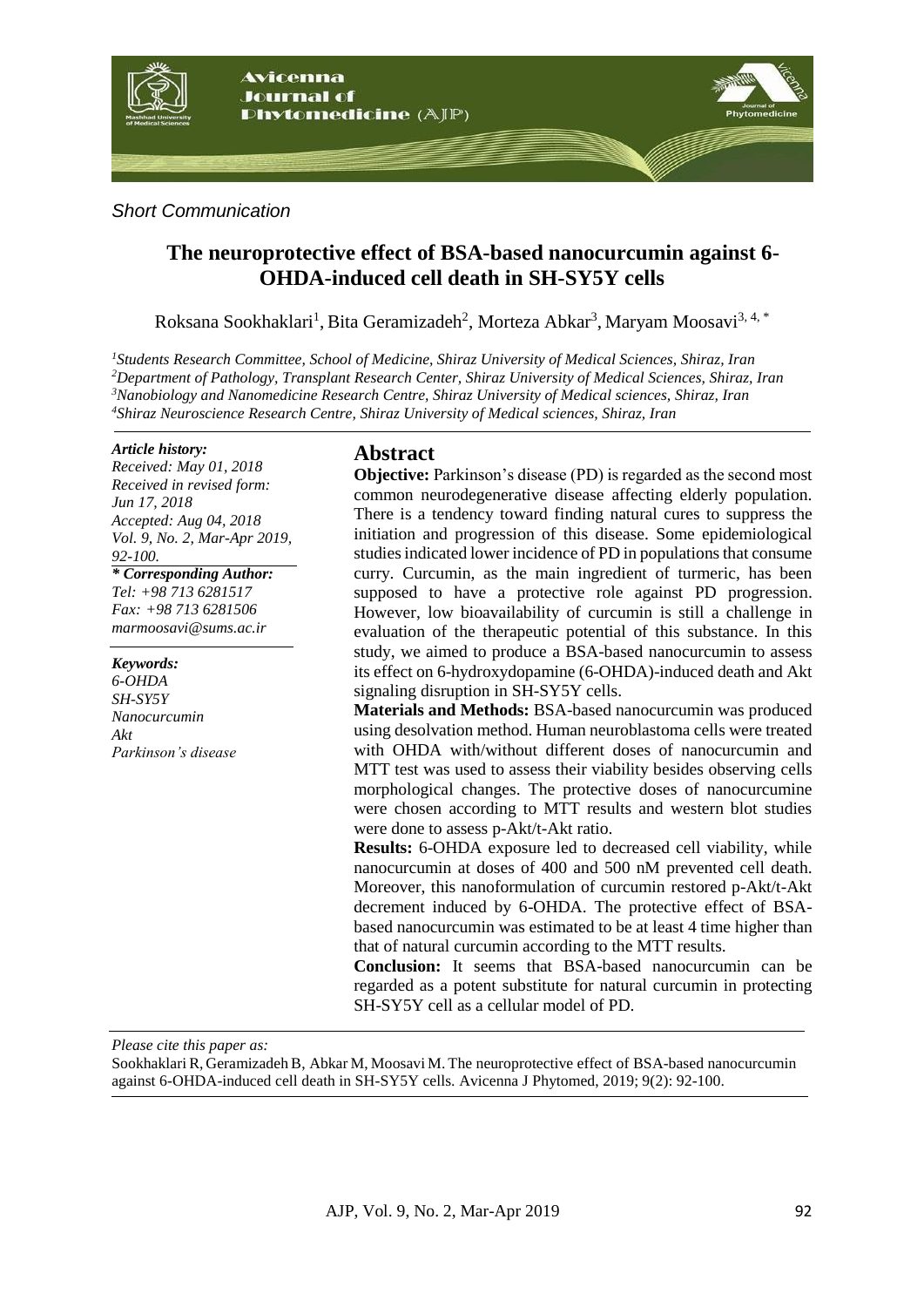# **Introduction**

Increase in the aging population in many countries is associated with the increment of the prevalence of the second most common neurodegenerative disease, Parkinson's disease (PD) [\(Blesa and](#page-6-0)  [Przedborski,](#page-6-0) 2014; [Cai et al.,](#page-6-1) 2015). This disease is a multifactorial neurological disorder characterized by loss of dopaminergic neurons and subsequent loss of dopamine in the midbrain region [\(Shin et](#page-7-0)  al., [2013\)](#page-7-0).

Curcumin is the active substance of turmeric which is frequently used in cuisine in many countries [\(Prasad et al.,](#page-7-1) 2014).

A wide range of studies has shown curcumin's pharmacological benefits like antioxidant, antimicrobial, antiinflammatory, anti-aging, anti-Alzheimer's disease, anti-Parkinson's disease, and anticancer activities [\(Nair et al.,](#page-7-2) 2015; [Young et al.,](#page-8-0) 2014). However, its low solubility in water and insufficient oral bioavailability have restricted its use in clinical trials [\(Tsai et al.,](#page-8-1) 2011a; [Young et](#page-8-0)  al., [2014\)](#page-8-0). Using nanotechnology and breaking this compound to nano level, higher bioavailability and improved therapeutic effect on the brain, could be achieved [\(Mourtas et al.,](#page-7-3) 2014). Many studies have reported that breaking curcumin to nanosize, increases its bioavailability and therapeutic efficiency in many diseases [\(Cheng et al.,](#page-6-2) 2013; [Mourtas](#page-7-3)  [et al.,](#page-7-3) 2014; [Pan et al.,](#page-7-4) 1999; [Takahashi et](#page-8-2)  al., [2009;](#page-8-2) [Tsai et al.,](#page-8-1) 2011a; [Vandita et al.,](#page-8-3) [2012\)](#page-8-3). In a PD model of flies, nanocurcumin acted effectively in decreasing PD symptoms [\(Siddique et al.,](#page-8-4) [2014\)](#page-8-4). The bioavailability of nanocurcumin was found higher than curcumin in mice brain and showed a protective effect against oxidative stress in mice brain [\(Nazari et al.,](#page-7-5) [2014\)](#page-7-5). Nanocurcumin has also been shown to have a higher mean residential time in mice brain comparing to natural curcumin [\(Cheng et al.,](#page-6-2) 2013).

Some toxins like as MPTP (1[-methyl-](http://en.wikipedia.org/wiki/Methyl)4 [phenyl-](http://en.wikipedia.org/wiki/Phenyl)1,2,3,6-tetrahydr[opyridine\)](http://en.wikipedia.org/wiki/Pyridine), rotenone, 6-OHDA (6-hydroxydopamine) and paraquat are routinely applied to induce the experimental models of PD [\(Bove et al.,](#page-6-3) [2005\)](#page-6-3). 6-OHDA is structurally identical to dopamine, yet its hydroxyl group leads to the toxicity of this substance in dopaminergic cells; thus, it is regarded as an attractive agent to induce PD. 6-OHDA penetrates the cell via a dopamine reuptake transporter [\(Ljungdahl et al.,](#page-7-6) 1971) and leads to cell death [\(Blum et al.,](#page-6-4) 2000).

The aim of the present study was to formulate nano-sized curcumin and evaluate its potential protective effect against 6-OHDA-induced SH-SY5Y cell death (as a cellular model of PD [\(Song et](#page-8-5)  al., [2012\)](#page-8-5). Moreover, as some reports showed the role of protein kinase B (PKB), known as Akt, in 6-OHDA toxicity [\(Amiri](#page-6-5)  [et al.,](#page-6-5) 2016; [Chen et al.,](#page-6-6) 2004), the expression level of this protein was assessed by western blotting.

# **Materials and Methods Materials**

SH-SY5Y cells were purchased from Pasteur institute, Iran. Cell culture materials including DMEM/F12, Fetal Bovine Serum (FBS) and penicillin-streptomycin were obtained from Gibco life technologies. Curcumin and 6-OHDA were purchased from Sigma-Aldrich. Western blot antibodies including beta-actin, phospho-Akt (Ser473), total Akt (tAkt) and secondary HRP-conjugated were purchased from Cell Signaling Technology. Amersham ECL select reagent kit was purchased from GE health care and PVDF membrane was purchased from Millipore. Other reagents were obtained from usual commercial sources.

### **Preparation of BSA-based nanocurcumin**

Curcumin nanoparticles were prepared using bovine serum albumin as a carrier. The protocol used, was a previously published method with some modifications [\(Aniesrani Delfiya et al.,](#page-6-7) 2016; [Jithan et al.,](#page-7-7) [2011\)](#page-7-7). Briefly, a 3% BSA solution was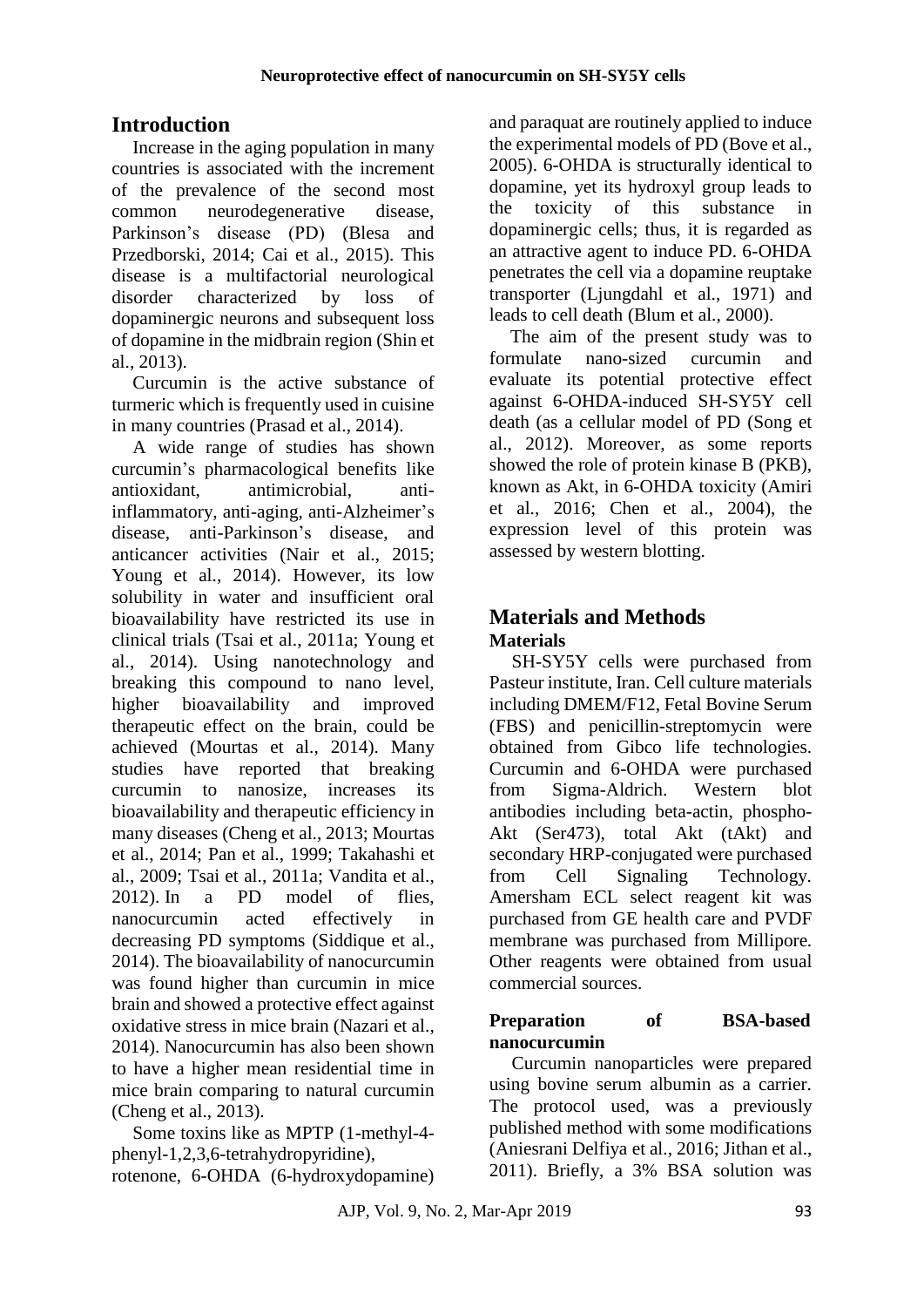prepared by dissolving a desired amount of lyophilized BSA powder in distilled water. Curcumin was separately dissolved in acetone at a concentration of 2.5%. Subsequently, dissolved curcumin was added intermittently into the BSA solution on a magnetic stirrer at 500 rpm at room temperature until the solution became turbid. After that, 110 µL of 8 % glutaraldehyde (in distilled water) was added to the solution to achieve the crosslinking of the BSA nanoparticles. This process was continued on the stirrer for a period of 24 hr at  $4^{\circ}$ C. Then, the suspension was purified by 5 cycles of differential centrifugation (at 3000 rpm for 30 min), and the pellet was dispersed into a desired volume of distilled water (final volume of 10 mL). The dispersed nanoparticles were finally lyophilized and store at  $4^{\circ}$ C. The formation of nanoparticles was assessed by a scanning electron microscope.

#### **Characterization of antigen-loaded nanoparticles**

Scanning electron microscopy (SEM) was performed using a TESCAN Mira3- XMU (Czech Republic) microscope by dropping a dilute suspension of the nanoparticles on a glass slide.

### **Human neuroblastoma Cell Culture**

Human SH-SY5Y cells were grown in DMEM/F12 media supplemented with 10% fetal bovine serum, 100 U /ml penicillin and 100 µg/ml streptomycin. The cells were seeded in 96-well plates to assess cell viability via MTT (3-[4, 5-dimethylthiazol-2-yl]-2, 5-diphenyl tetrazolium bromide) test. For western blot studies, 6-well plates were used. The cells were incubated at 37°C in 90% humidified atmosphere with 5% CO2. As some reports indicated that differentiated SH-SY5Y cells have some changes in Akt signaling which lead to high tolerance against 6-OHDA [\(Cheung et al.,](#page-6-8) [2009\)](#page-6-8), undifferentiated SH-SY5Y cells were proposed as more appropriate ones to study neurotoxicity or neuroprotection in experimental PD studies [\(Schule et al.,](#page-7-8) [2009\)](#page-7-8)*.* Therefore, in this research, undifferentiated SH-SY5Y cells were used.

### **Treatment**

A pilot study was done to choose the effective dose of nanocurcumin. Accordingly, the doses 400 and 500 nM of nanocurcumin were selected for the study. Immediately before 6-OHDA application, it was diluted in 0.1% ascorbic acid and added to fresh cell culture medium to reach the required concentration (i.e. 50 µM according to previous reports [\(Amiri et al.,](#page-6-5) [2016\)](#page-6-5) and our pilot studies). Nanocurcumine was dissolved in DMSO at a stock concentration in which the final concentration of DMSO in culture medium did not exceed 0.1%.

## **Cell viability assay**

The cells cultured in 96-well plates at a density of  $1\times10^4$  cells/well, were treated the day after with 6-OHDA, with or without nanocurcumin. After 24 hr, the media was changed with the one containing 0.5 mg/ml MTT and incubated for 4 hr. Then, the media was gently removed and the precipitations in each well were dissolved in 100 μl of DMSO. The absorbance at 570 nm was measured using a microplate reader (Synergy HT, Biotek®).

## **Cell morphology**

The morphological changes of the cells were assessed 24 hr after treatments. The cell numbers, cell body volume and debris were compared among groups.

## **Western blot analysis**

The cells were plated at the density of 10<sup>6</sup> cell /cm<sup>2</sup>in 6-well plates. After 24 hr of treatments, SH-SY5Y cells were washed with ice-cold PBS and harvested using cell scraper in PBS. It was centrifuged at 1000 rpm for 5 min. The pellet was brought up in cold RIPA (Radio-Immunoprecipitation Assay) lysis buffer containing protease and phosphatase inhibitor cocktail. The cells were homogenized and allowed to maintain on ice for an additional 30 min. The cell lysates were centrifuged at 14,000 rpm for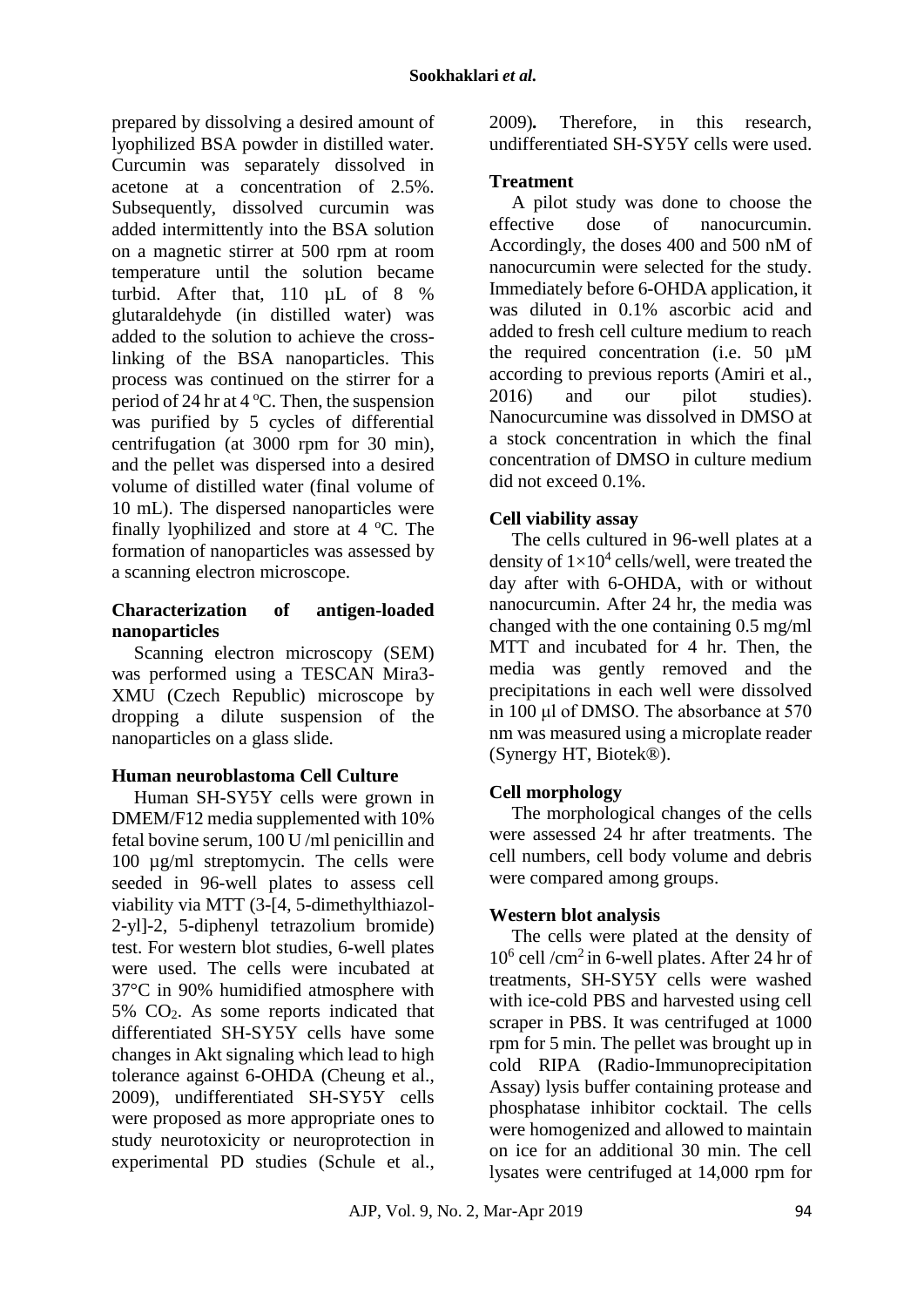30 min at 4°C to remove debris. The protein content of supernatants was determined by Lowry method and accordingly, the samples with equal amounts of protein (40 µg/ well) were separated using 10 % polyacrylamide gel electrophoresis and transferred to PVDF (polyvinylidene fluoride) membranes. After blocking in 5% BSA, the membranes were probed with primary antibodies (p-Akt, t-Akt and βactin) overnight at  $4^{\circ}$ C. The membranes were incubated for 2 hr at room temperature with horseradish peroxidase-conjugated anti-rabbit antibody. The blots were then revealed by ECL (Enhanced chemiluminescence) select kit. Finally the radiographic films were scanned and the density of bands was calculated by Image-J software.

### **Statistical analysis**

The MTT experiments and western blot analysis were repeated three times. The data was analyzed by one way ANOVA followed by Tukey as the *post hoc* test. In all statistical comparisons, a  $p<0.05$  was considered significant.

# **Results**

#### **Characterization of antigen-loaded nanoparticles**

SEM images (Figure 1) at different magnifications indicated formation of the nanoparticles by the desolvation method resulting in relatively regular-shaped spherical appearance and a smooth surface. Based on the results, a mean diameter of 153±20 nm was obtained for the nanoparticles.



Figure 1. SEM images of the curcumin/BSA nanoparticles at different magnifications.

**A)**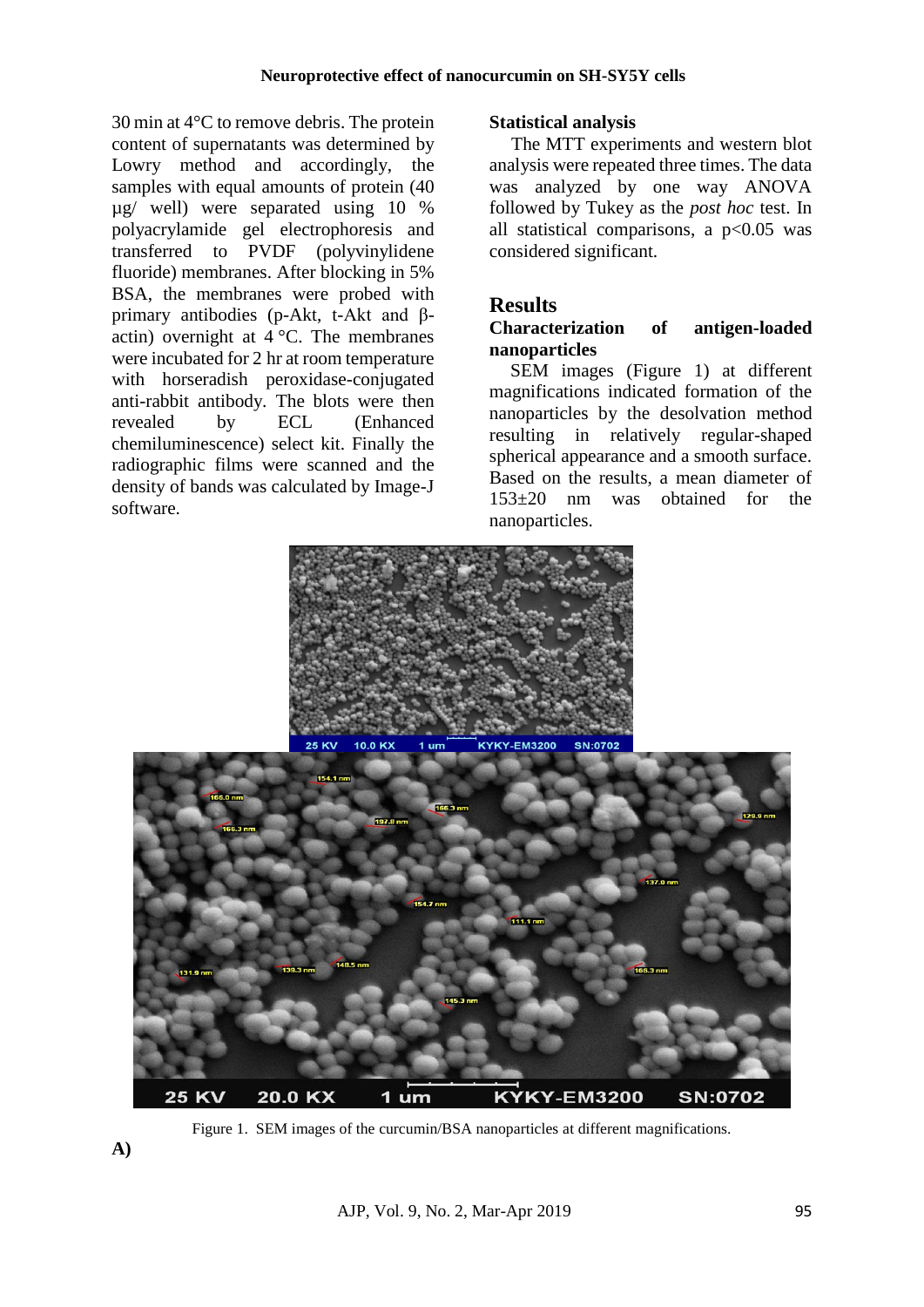

Figure 2. The effect of different doses of nanocurcumin against 6-OHDA-induced cell death in MTT assay (A). The selected doses of 400 and 500 nM of curcumin with/without 6-OHDA are compared with control  $(B)$ . \*p<0.05 represents signifcant difference between control and 6-OHDA group.

#### **The effect of nanocurcumine against 6- OHDA-induced SH-SY5Y cell death**

A dose-response test was performed to assess if nanocurcumin protects against 6- OHDA toxicity. The results shown in Figure 2A, revealed that nanocurcumin at doses of 400 and 500 nM protects against 6- OHDA toxicity. Then, 400 and 500 nM of nanocurcumin were selected for further studies. The effect of nanocurcumine 400 and 500 nM with/without 6-OHDA on cell viability, is illustrated in Figure 2B. Oneway ANOVA revealed a significant difference between groups (p=0.0088, F (5,  $12) = 5.242$ . Also, *post hoc* analysis by

Tukey test revealed that nanocurcumin 400 and 500 nM prevented 6-OHDA-induced cell death. Nanocurcumin by itself had no effect on cell survival comparing to the control group. To compare the effect of nanocurcumin with natural curcumin, another set of studies was done to explore the effect of curcumin on 6-OHDA-induced cell death. These results showed that curcumin is protective at the doses of 2 and  $2.5 \mu M$  (data not shown). This means that BSA-based nanocurcumin is almost 4 times more potent than natural curcumin.



Figure 3. The microscopic images of SH-SY5Y cells in different groups. Images are magnified 20 times.

#### **Changes of cell morphology**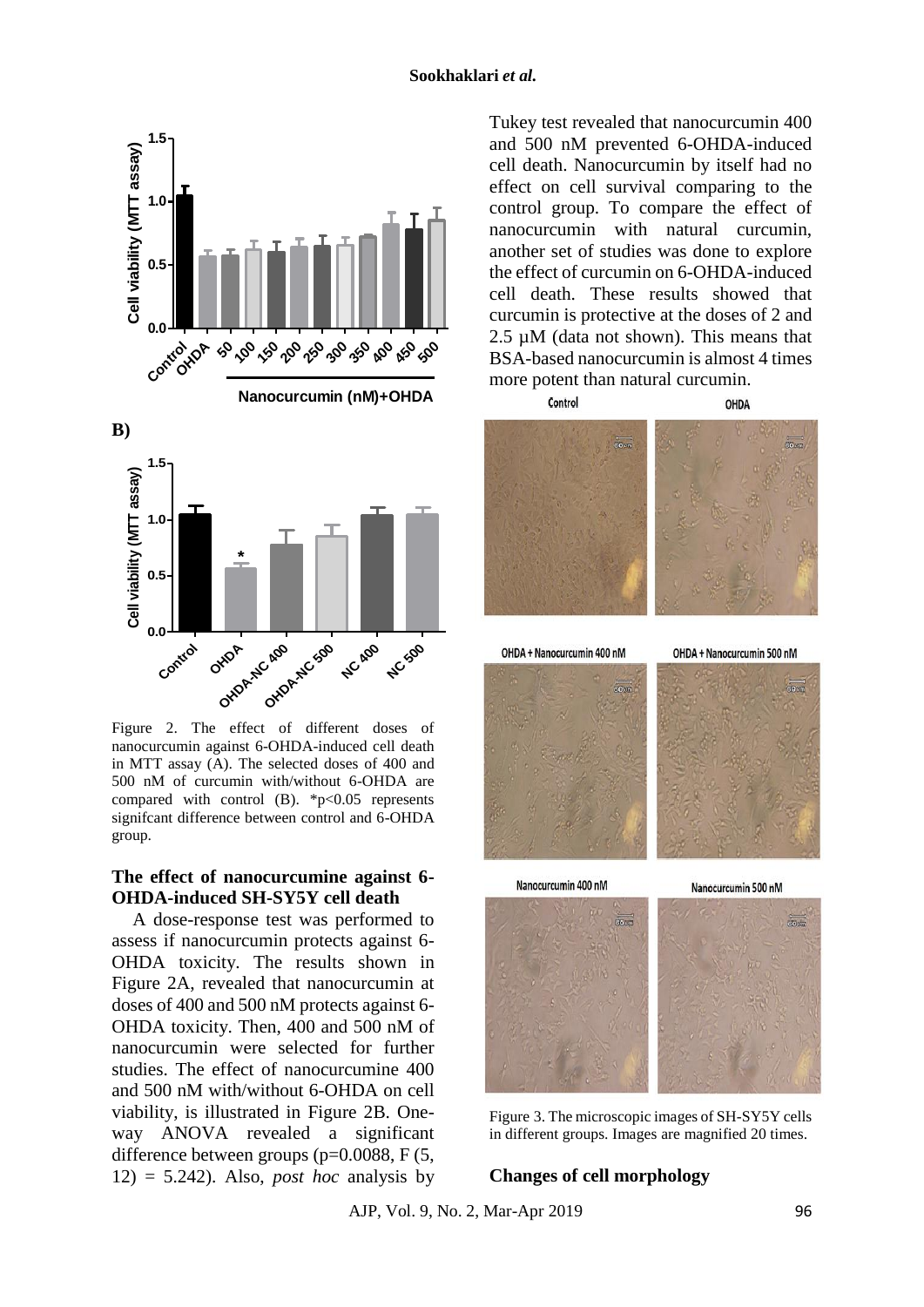The morphological results are shown in Figure 3. The pictures have been captured 24 hr after treatment. As shown in Figure 3, 6-OHDA lead to cell death, while nanocurcumin 400 and 500 nM protected the cells. There was no difference between nanocurcumin and control groups.

#### **Western blot results**

Western blot images showing the representative amounts of p-Akt, t-Akt and β-actin are shown in Figure 4A. The antibody against p-Akt or t-Akt detected a band at 60 kDa and the ratios of p-Akt/t-Akt in different groups are shown in Figure 4B. One-way ANOVA showed significant differences between groups (p value=0.0039, F  $(5, 12) = 6.450$ . Also, Tukey's *post hoc* test revealed that 6- OHDA treatment decreased p-Akt/t-Akt ratio, while nanocurcumin 400 and 500 nM reversed this decrement.

**A)**



#### Figure 4. A) Western blot analysis showing p-Akt, t-Akt and actin contents in SH-SY5Y cells of different groups. B) p-Akt/t-Akt ratio in different groups. \*\*p<0.01 represents a significant difference between control and 6-OHDA-treated cells.

#### **Discussion**

Oral administration of drugs is assumed as the most convenient way for their delivery to the body [\(Rein et al.,](#page-7-9) 2013; [Scheepens et al.,](#page-7-10) 2010). Howbeit in neurodegenerative diseases such as PD, the existence of blood brain barrier (BBB) with a narrow diameter limits the transfer of materials especially for substances such as curcumin which is highly hydrophobic and has a poor absorption from the GI tract [\(Li](#page-7-11)  [et al.,](#page-7-11) 2005). Therefore, nanotechnology is used to break the molecules into nano-sized particles and increase their bioavailability and transfer through BBB [\(Tsai et al.,](#page-8-6) [2011b\)](#page-8-6). Albumin nanoparticles are commonly used as the carrier because of their high binding potency and nontoxicity. Desolvation, which is a method in which organic solvents are added to albumin aqueous solution followed by chemical cross-linking by glutaraldehyde, had been used previously to build BSAbased nanocurcumin [\(Aniesrani Delfiya et](#page-6-7)  al., [2016;](#page-6-7) [Jithan et al.,](#page-7-7) 2011); this method was used in this study with some modifications. The SEM images confirmed that the particles had an average size of 153  $\pm$  20 nm. This BSA-based nanocurcumin prevented 6-OHDA-induced cell death in human neuroblastoma cells as an *in vitro*  model of PD [\(Song et al.,](#page-8-5) 2012). Comparing to natural curcumin, this nanoformulation was 4 times more potent in reversing cell viability which might be related to its easier transfer into the cells due to its smaller size. 6-OHDA is one of the metabolites of dopamine which has the capability to enter the cells through dopamine reuptake transporters [\(Ljungdahl](#page-7-6)  [et al.,](#page-7-6) 1971). It is suggested that this metabolite generates intracellular ROS and oxidative stress which ultimately lead to cell death [\(Hwang,](#page-7-12) 2013). This condition resembles PD states as oxidative stress is supposed to play an important role in PD [\(Gu et al.,](#page-7-13) 1998). Curcumin has been known to function as an antioxidative substance with at least 10 times higher potency than vitamin E [\(Khopde et al.,](#page-7-14)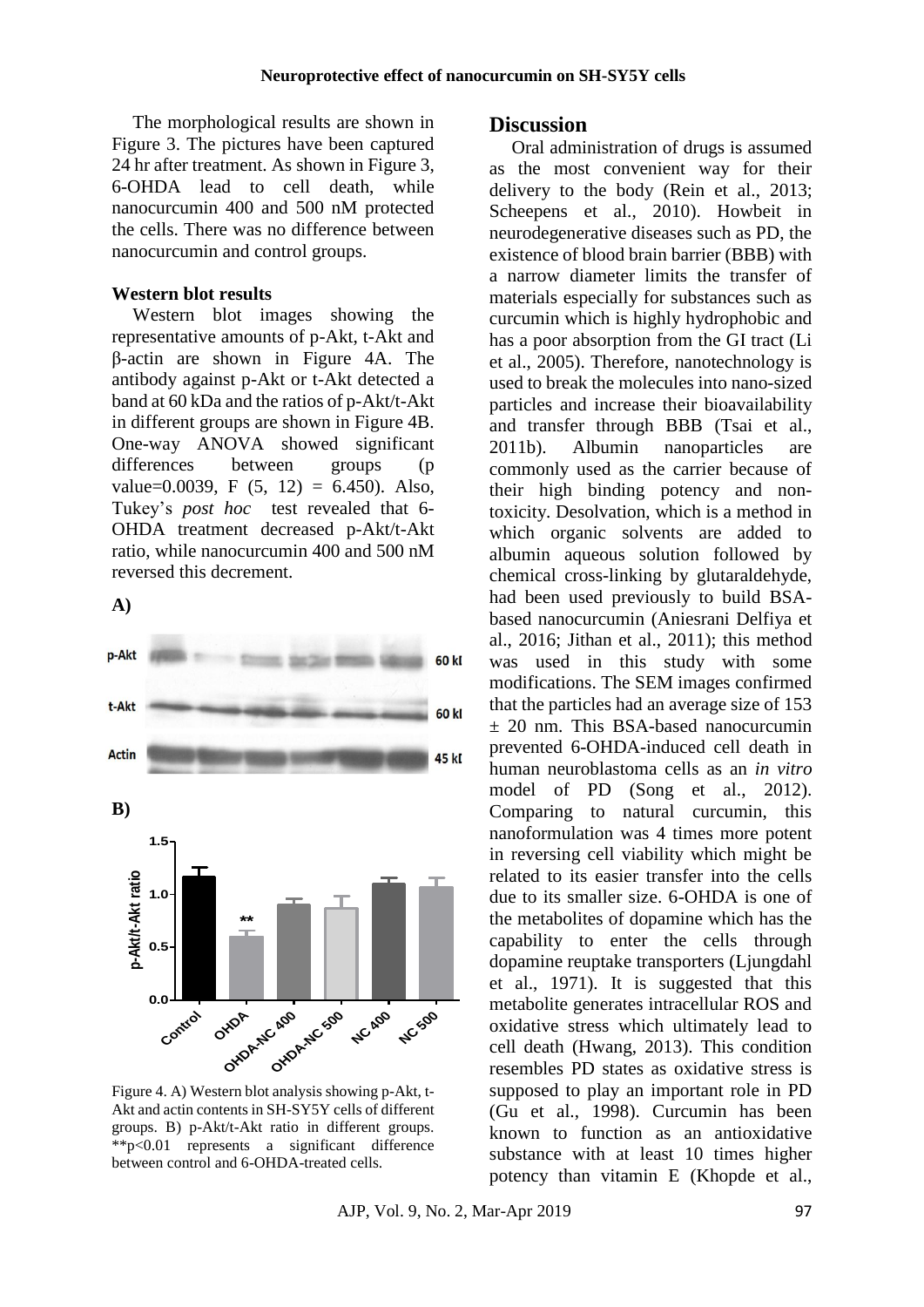[2000\)](#page-7-14); thus, the protective effect of nanocurcumin might be attributed to its antioxidative effect. Consistently, the protective effect of curcumin against paraquat in SH-SY5Y cells, has been shown to be mediated through modulating oxidative stress [\(Jaroonwitchawan et al.,](#page-7-15) [2017\)](#page-7-15).

The serine–threonine kinase Akt, which is also called PKB (protein kinase B), has been suggested to have a main role in cell survival [\(Datta et al.,](#page-7-16) 1999; [Franke and](#page-7-17)  [Cantley,](#page-7-17) 1997; [Ghasemi et al.,](#page-7-18) 2015). Meanwhile, there are some evidence indicating that Akt is not always protective as its strong Akt activation has been shown to increase oxidative stress and induce cell death [\(Nogueira et al. 2008\)](#page-7-19). In PD patients, a decreased amount of striatal p-Akt has been reported [\(Greene et al.,](#page-7-20) 2011). In addition, 6-OHDA treatment of SH-SY5Y cells results in reduction of Akt phosphorylation [\(Amiri et al.,](#page-6-5) 2016; [Chen](#page-6-6)  et al., [2004;](#page-6-6) [Driver et al.,](#page-7-21) 2009**)**; the finding which is in line with the results of the present study. These results indicate that Akt signaling is involved in human neuroblastoma cell survival which is compatible with some previous reports [\(Amiri et al.,](#page-6-5) 2016; [Chen et al.,](#page-6-6) 2004; [Driver et al.,](#page-7-21) 2009). This study also showed that the protective doses of BSA-based nanocurcumin corrected p-Akt/t-Akt signaling meaning that nanocurcumin reversed the effect of 6-OHDA on Akt signaling. Together, it is assumed that Akt has a role in the protective effect of nanocurcumin.

In conclusion, this study showed that BSA-based nanocurcumin has a 4-time higher potency compared to natural curcumin in restoration of 6-OHDAinduced cell death in SH-SY5Y cells. Additionally, it seems that Akt signaling has a role in this protective effect. Considering the low bioavailability of curcumin, the BSA-based nanocurcumin might be suggested as a substitute for natural curcumin in treating neurodegenerative diseases.

### **Acknowledgment**

This work was supported by a grant (No. 95-01-57-11617) from Shiraz University of Medical Sciences, Shiraz, Iran.

#### **Conflicts of interest**

The authors declare that they have no conflict of interests.

### **References**

- <span id="page-6-5"></span>Amiri E, Ghasemi R, Moosavi M. 2016. Agmatine Protects Against 6-OHDA-Induced Apoptosis, and ERK and Akt/GSK Disruption in SH-SY5Y Cells. Cell Mol Neurobiol, 36:829-838.
- <span id="page-6-7"></span>Aniesrani Delfiya DS, Thangavel K, Amirtham D. 2016. Preparation of Curcumin Loaded Egg Albumin Nanoparticles Using Acetone and Optimization of Desolvation Process. Protein J, 35:124-135.
- <span id="page-6-0"></span>Blesa J, Przedborski S. 2014. Parkinson's disease: animal models and dopaminergic cell vulnerability. Front Neuroanat, 8:155.
- <span id="page-6-4"></span>Blum D, Torch S, Nissou MF, Benabid AL, Verna JM. 2000. Extracellular toxicity of 6 hydroxydopamine on PC12 cells. Neurosci Lett, 283:193-196.
- <span id="page-6-3"></span>Bove J, Prou D, Perier C, Przedborski S. 2005. Toxin-induced models of Parkinson's disease. NeuroRx, 2:484-494.
- <span id="page-6-1"></span>Cai Z, Zeng W, Tao K, Lu F, Gao G, Yang Q. 2015. Myricitrin alleviates MPP(+) induced mitochondrial dysfunction in a DJ-1-dependent manner in SN4741 cells. Biochem Biophys Res Commun, 458:227- 233.
- <span id="page-6-6"></span>Chen G, Bower KA, Ma C, Fang S, Thiele CJ, Luo J. 2004. Glycogen synthase kinase 3beta (GSK3beta) mediates 6 hydroxydopamine-induced neuronal death. FASEB J, 18:1162-1164.
- <span id="page-6-2"></span>Cheng KK, Yeung CF, Ho SW, Chow SF, Chow AH, Baum L. 2013. Highly stabilized curcumin nanoparticles tested in an in vitro blood-brain barrier model and in Alzheimer's disease Tg2576 mice. Aaps J, 15:324-336.
- <span id="page-6-8"></span>Cheung YT, Lau WK, Yu MS, Lai CS, Yeung SC, So KF, Chang RC. 2009. Effects of alltrans-retinoic acid on human SH-SY5Y neuroblastoma as in vitro model in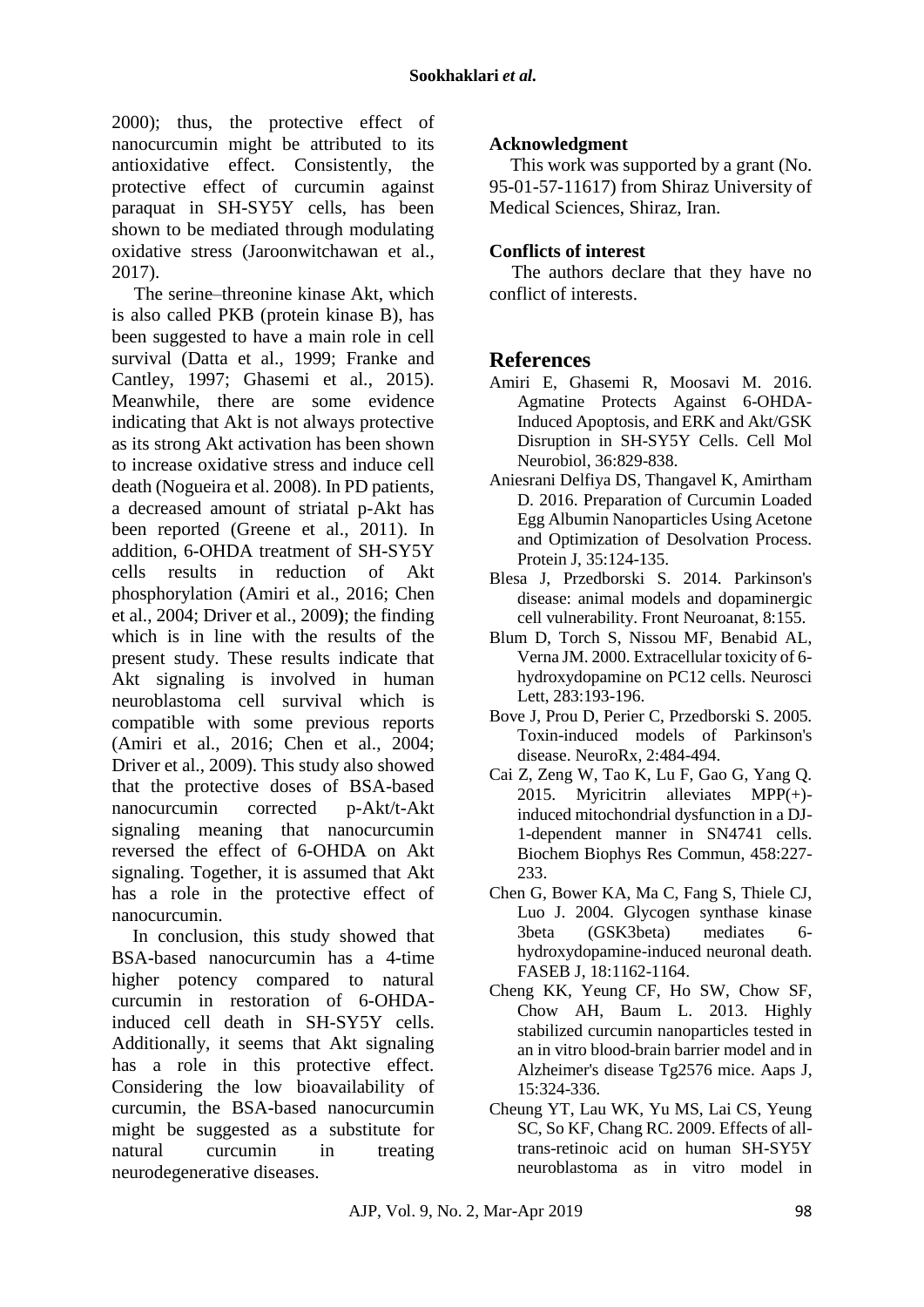neurotoxicity research. Neurotoxicology, 30:127-135.

- <span id="page-7-16"></span>Datta SR, Brunet A, Greenberg ME. 1999. Cellular survival: a play in three Akts. Genes Dev, 13:2905-2927.
- <span id="page-7-21"></span>Driver JA, Logroscino G, Gaziano JM, Kurth T. 2009. Incidence and remaining lifetime risk of Parkinson disease in advanced age. Neurology, 72:432-438.
- <span id="page-7-17"></span>Franke TF, Cantley LC. 1997. Apoptosis. A Bad kinase makes good. Nature, 390:116- 117.
- <span id="page-7-18"></span>Ghasemi R, Moosavi M, Zarifkar A, Rastegar K, Maghsoudi N. 2015. The Interplay of Akt and ERK in Abeta Toxicity and Insulin-Mediated Protection in Primary Hippocampal Cell Culture. J Mol Neurosci, 57:325-334.
- <span id="page-7-20"></span>Greene LA, Levy O, Malagelada C. 2011. Akt as a victim, villain and potential hero in Parkinson's disease pathophysiology and treatment. Cell Mol Neurobiol, 31:969- 978.
- <span id="page-7-13"></span>Gu M, Cooper JM, Taanman JW, Schapira AH. 1998. Mitochondrial DNA transmission of the mitochondrial defect in Parkinson's disease. Ann Neurol, 44:177-186
- <span id="page-7-12"></span>Hwang O. 2013. Role of oxidative stress in Parkinson's disease. Exp Neurobiol, 22:11- 17.
- <span id="page-7-15"></span>Jaroonwitchawan T, Chaicharoenaudomrung N, Namkaew J, Noisa P. 2017. Curcumin attenuates paraquat-induced cell death in human neuroblastoma cells through modulating oxidative stress and autophagy. Neurosci Lett, 636:40-47.
- <span id="page-7-7"></span>Jithan AV, Madhavi K, Madhavi M, Prabhakar K. 2011. Preparation and characterization of albumin nanoparticles encapsulating curcumin intended for the treatment of breast cancer. International Journal of Pharmaceutical Investigation, 1:119-125.
- <span id="page-7-14"></span>Khopde SM, Priyadarsini KI, Guha SN, Satav JG, Venkatesan P, Rao MN. 2000. Inhibition of radiation-induced lipid peroxidation by tetrahydrocurcumin: possible mechanisms by pulse radiolysis. Biosci Biotechnol Biochem, 64:503-509
- <span id="page-7-11"></span>Li L, Braiteh FS, Kurzrock R. 2005. Liposomeencapsulated curcumin: in vitro and in vivo effects on proliferation, apoptosis, signaling, and angiogenesis. Cancer, 104:1322-1331.
- <span id="page-7-6"></span>Ljungdahl A, Hokfelt T, Jonsson G, Sachs C. 1971. Autoradiographic demonstration of

uptake and accumulation of 3H-6 hydroxydopamine in adrenergic nerves. Experientia, 27:297-299.

- <span id="page-7-3"></span>Mourtas S, Lazar AN, Markoutsa E, Duyckaerts C, Antimisiaris SG. 2014. Multifunctional nanoliposomes with curcumin-lipid derivative and brain targeting functionality with potential applications for Alzheimer disease. Eur J Med Chem, 80:175-183.
- <span id="page-7-2"></span>Nair P, Malhotra A, Dhawan DK. 2015. Curcumin and quercetin trigger apoptosis during  $benzo(a)pyrene-induced lung$ carcinogenesis. Mol Cell Biochem, 400:51- 56.
- <span id="page-7-5"></span>Nazari QA, Takada-Takatori Y, Hashimoto T, Imaizumi A, Izumi Y, Akaike A, Kume T. 2014. Potential protective effect of highly bioavailable curcumin on an oxidative stress model induced by microinjection of sodium nitroprusside in mice brain. Food Funct, 5:984-989.
- <span id="page-7-19"></span>Nogueira V, Park Y, Chen CC, Xu PZ, Chen ML, Tonic I, Unterman T, Hay N. 2008. Akt determines replicative senescence and oxidative or oncogenic premature senescence and sensitizes cells to oxidative apoptosis. Cancer cell, 14:458-470.
- <span id="page-7-4"></span>Pan MH, Huang TM, Lin JK. 1999. Biotransformation of curcumin through reduction and glucuronidation in mice. Drug Metab Dispos, 27:486-494.
- <span id="page-7-1"></span>Prasad S, Gupta SC, Tyagi AK, Aggarwal BB. 2014. Curcumin, a component of golden spice: from bedside to bench and back. Biotechnol Adv, 32:1053-1064.
- <span id="page-7-9"></span>Rein MJ, Renouf M, Cruz-Hernandez C, Actis-Goretta L, Thakkar SK, da Silva Pinto M. 2013. Bioavailability of bioactive food compounds: a challenging journey to bioefficacy. Br J Clin Pharmacol, 75:588- 602.
- <span id="page-7-10"></span>Scheepens A, Tan K, Paxton JW. 2010. Improving the oral bioavailability of beneficial polyphenols through designed synergies. Genes Nutr, 5:75-87.
- <span id="page-7-8"></span>Schule B, Pera RA, Langston JW. 2009. Can cellular models revolutionize drug discovery in Parkinson's disease? Biochim Biophys Acta, 1792:1043-1051.
- <span id="page-7-0"></span>Shin KS, Choi HS, Zhao TT, Suh KH, Kwon IH, Choi SO, Lee MK. 2013. Neurotoxic effects of berberine on long-term L-DOPA administration in 6-hydroxydopamine-